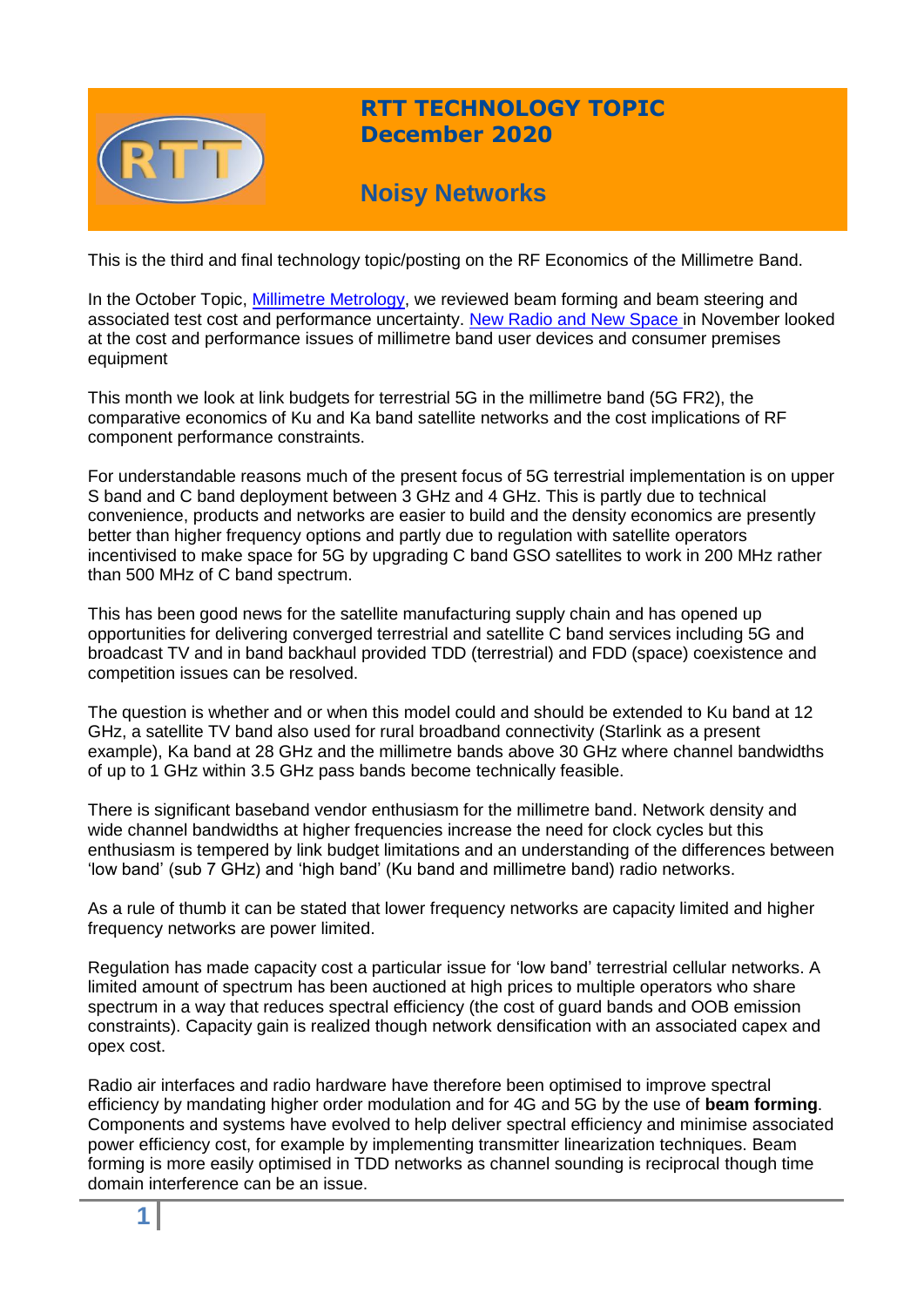Interference (in the frequency and time domain) is normally assumed as the dominant constraint to capacity. Interference in turn determines minimum inter-site distance.

Inter site distance also sets the boundary for minimum coupling loss specified for 5G as 45 dBm for Pico Cells at 2 metres, 53 dBm for Micro Cells at 5 metres and 70 dBm at 35 metres for Macro Cells. The coupling loss is line of sight and does not account for other propagation losses.

Coupling loss is also used as a term in satellite network planning but is more accurately described as spreading loss and describes the decrease in flux density due to distance and inclination.

Self-evidently the minimum coupling loss of a satellite network with a distance between receiver and transmitter of several hundred kilometres is going to be several orders of magnitude higher than a 5G terrestrial network. This might seem like a problem but isn't as it is the link budget rather than coupling loss or spreading loss which needs to be considered. The link budget to and from space can be surprisingly close to, and sometimes better than a terrestrial network deployed in Ku band and above.

Partly this is due to non-line of sight loss which increases with frequency. Surface absorption rather than reflection becomes dominant adding capex and opex cost to high frequency terrestrial networks where line of sight can be hard to achieve.

Satellite networks have the similar but different problem of reduced flux density at low elevation angles and blocking from buildings and foliage but this is mitigated once you have enough satellites (20,000 or so) to deliver nearly always nearly overhead connectivity. High inclination also minimises spreading loss.

Terrestrial and satellite networks deployed at higher frequencies have relatively large amounts of spectrum. For the satellite industry this has meant that radio interfaces and radio hardware have generally been optimised for power efficiency rather than spectral efficiency, for example by using constant envelope ASK modulation and more highly specified RF components.

This brings us to the topic of noisy networks, starting with the gain budget.

In existing cellular networks, for example at 800 or 900 MHz, the maximum power you are ever going to see in a hand held user device is of the order of **33 dBm/2 watts** with most devices designed to work at a maximum of **23 dBm (200 milliwatts).** The maximum power at a base station will be of the order of **43 dBm (20 watts).**

While it is feasible to have 20 watts (43 dBm) in consumer premises equipment for a space uplink it would be expensive at higher frequency. It therefore makes sense to put more downlink power and higher uplink sensitivity into space but there is a launch cost penalty and issues of uplink interference and front end dynamic range.

The International Space Station (400,000 kg) has two thousand square metres of solar panels generating 120 kilowatts of power. The latest Iridium Next satellites (800 kg) have 2 kilowatts of on board power which supports power allocation of 50 watts for hosted payloads at a 100 kbps average data rate but this is a narrow band L band network with 10 MHz pass bands. On board power is also needed for the Ka band cross links and to maintain other functions on the satellites.

A GSO satellite (6000 kg) might typically have 15 kilowatts of power available; enough to deliver several kilowatts of power to a satellite TV down link but these platforms are not designed to support a power constrained duplex or half duplex uplink.

4G and 5G base stations in space with 900 square metres of solar panel arrays are also proposed. This implies potentially kilowatts of power but this then makes it hard to realise sufficient uplink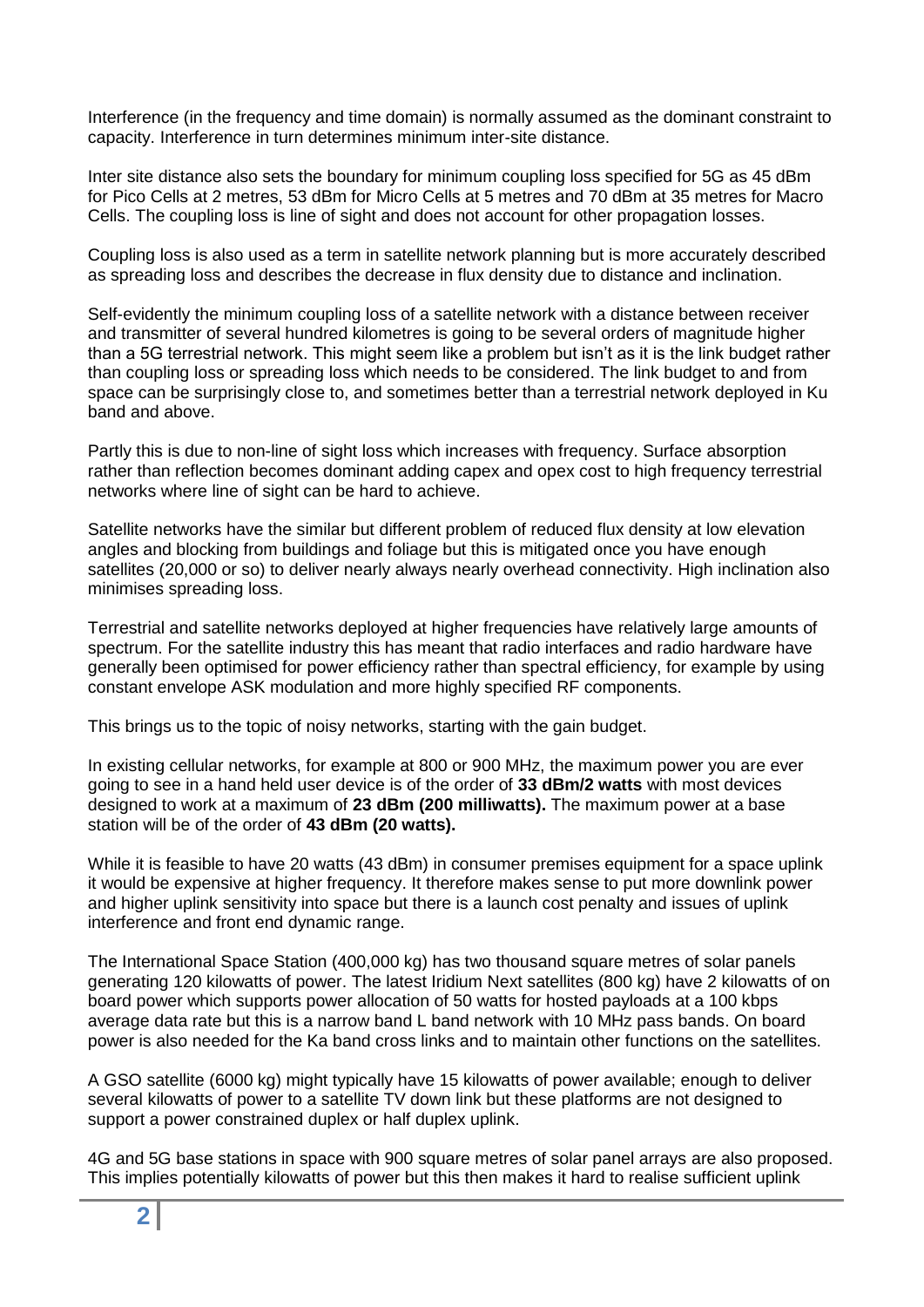sensitivity, even when working half duplex at S band. Clocking coexistence with TDD terrestrial C band would also need to be resolved.

The millimetre band will have higher propagation losses and will need significantly higher rain fade margins but sub 10 millimetre wavelengths reduce the size and weight of the arrays.

The space to earth link with beam steering combined with narrow or fractional beam widths should deliver several tens of dB of isotropic gain. The user device on earth will also have useful gain assuming either a simple pointed dish or planar antenna (with a maximum gain at 90 degree elevation). Together these gains should be able to support a broadband link equivalent and sometimes better than a terrestrial network of similar channel bandwidth in a similar band.

However the cost of this gain needs to be calculated and is a function of the weight and size of the antenna array in space and the active and passive components in the RF front end of the space based transceiver.

Historically the usual choice for power amplification in space has been the Travelling Wave Tube Amplifier (TWTA). Developed in the Second World War for military aviation radar, TWTA devices today are capable of delivering between 10 watts and 10 kilowatts up to 1 THz but are heavy, fragile and expensive.

With every kilogramme costing thousands of dollars to launch into space it is not surprising that weight is an important part of the installation cost equation.

GaN HEMT devices have been used as a solid state alternative in Ku band for the last 15 years or so and are now generally competitive. A 750 watt TWTA weighs 37 kg and draws 2.5 kilowatts of power. A 400 watt Ku band GaN device weighs 30 kg and draws 2.2 kilowatts. It is expensive relative to GaAs but inexpensive relative to a TWTA. CMOS is a non-starter for these higher frequencies. For comparison, GaN has a maximum power density of 4000 Mw/MM compared to 100 Mw for CMOS. Note than antenna arrays will need separate power amplifiers (and LNA's and filtering) for each element or group of elements.

LNA's for the Ku and Ka band receive path are now typically GaAs with a gain of 11.4 dB at Ku band and 9.5 dB at Ka band with a noise figure of 4 dB at Ku band and 6.9 dB at Ka band. At C band a similar device would yield 15.5 dB of gain with a 3 dB noise floor.

Similarly on the filter path, designers of FR1 4G and 5G user devices are able to source SAW and FBAR filters with a Q of 5000 though even FBAR filters struggle at the upper end of the band.

The only device that could equal this selectivity at Ka band would be a Wave Guide. For comparison, on chip filtering delivers a Q of about 20, a PCB strip line 100-150 and ceramic filters 300-500. Techniques such as Microstrip are vulnerable to signals propagating around the filter. PCB production tolerances can shift the pass band and/or create a noise and or power mismatch and several dB's of insertion loss. In practice, achieving a sharp clean roll off closer than 1 GHz from the pass band is ambitious.

It is therefore a familiar story in which the RF stages of a user device and or CPE equipment at these higher frequencies are noisy and inefficient and inconsistent all of which adds up to a loss of network performance and increased network cost.

As a rule of thumb, increasing the oscillation frequency of a network from 3 GHz to 30 GHz (a decade) increases phase noise by 20 dB and decreases power amplifier power and efficiency by 20%. Note that local oscillator noise floors have an increasingly large impact on EVM as bandwidths exceed 100 MHz. The gap between modelled, measured and actual performance will increase and the variability of performance from device to device and batch to batch will get bigger.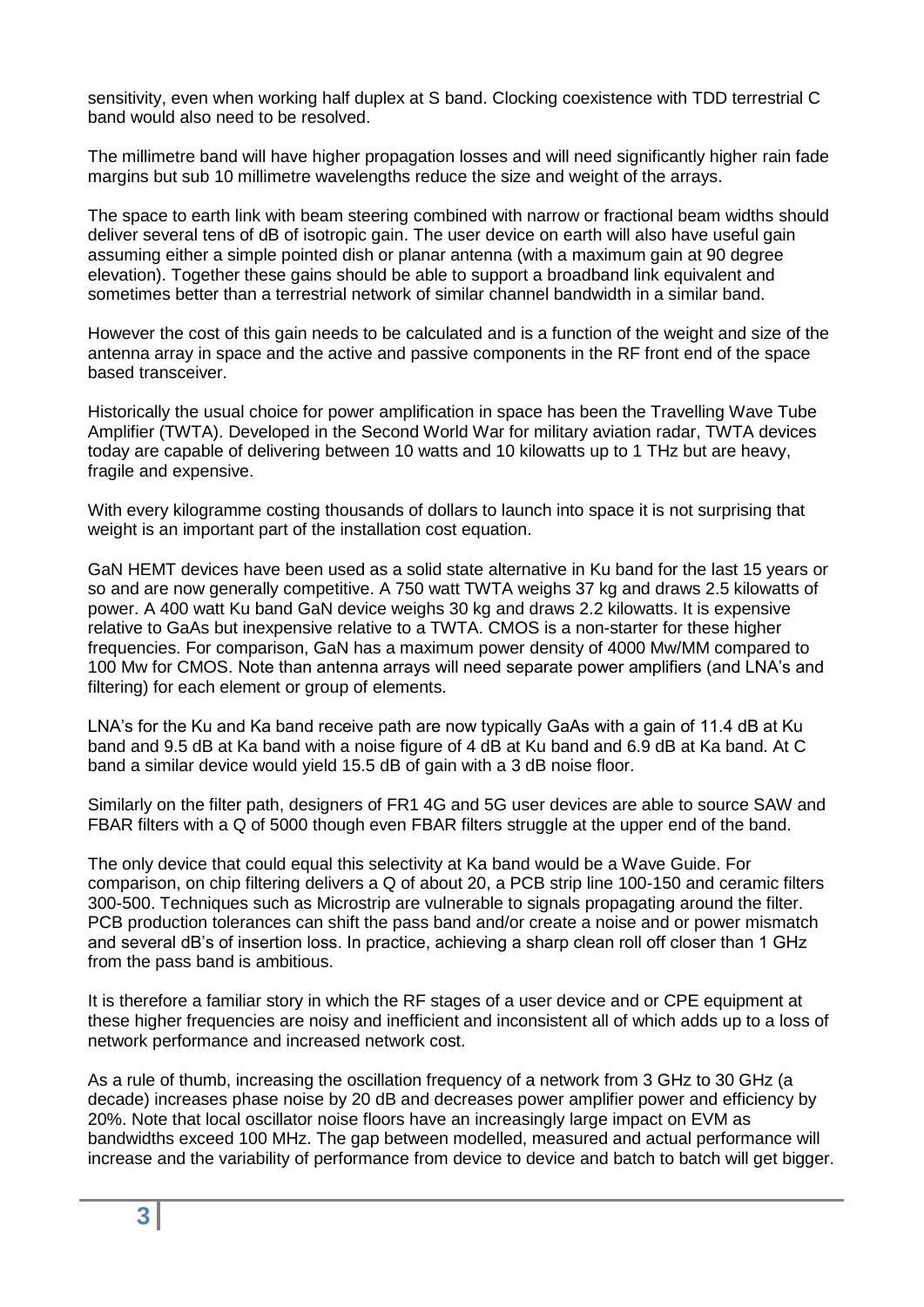Last but not least high frequency networks potentially deliver multiplexing capacity and throughput gain from wider channel bandwidths, 400 MHz for 5G FR2 or 250 MHz for Ku and Ka band satellite. However this comes with an associated ADC and DAC power and performance cost.

Analogue to Digital Converters are compared using a figure of merit (FOM) for power efficiency.

The FOM envelope remains constant for sampling frequencies below 100 MHz but for every doubling of bandwidth there will be a doubling of required power. Above 100 MHz there is an additional 10dB decade penalty so a doubling of bandwidth increases power consumption by a factor of 4. Digital to Analogue Converters do not generally use iterative processes and are therefore simpler and less power hungry but the same ratio increase applies.

The summary message is that noise and gain budgets become increasingly important as frequency increases. Remedies can be expensive, realisable in military radio but hard in networks with ambitions to meet mass market consumer price and performance expectations which include servicing low ARPU markets.

Last but not least there is an issue of scale.

The RF efficiency of FR1 4G and 5G smart phones is a function of market volume. A market of billions of devices supports the R and D and manufacturing investment needed to deliver high Q low insertion loss SAW and FBAR devices, efficient and effective power amplifiers, LNA's and other RF sub systems.

FR2 5G starts by definition with zero scale, adds cost and reduces performance due to real estate and power constraints in existing FR 1 user devices. Users complain about power drain in FR1 5G and are unlikely to appreciate the higher power drain implicit in an FR2 device.

If the satellite industry seriously expects to serve consumer markets then they have the same problem only more so.

The Taiwanese sub-contractor building Starlink Consumer Premises Equipment (CPE) has a turnover of \$2 billion dollars. The Taiwanese sub-contractor building the iPhone has a turnover of \$200 billion dollars. RF scale drives R and D and manufacturing investment but also helps tighten production tolerance which in turn improves RF performance – it always has, it always will.

Noisy devices translate into noisy networks. Noisy networks make it hard to deliver consumer value. Reducing noise is hard but is helped by market scale where the terrestrial 5G industry has significant advantage.

It is going to cost \$10 billion dollars to get a high count Ku and or Ku band LEO constellation fully operational and commercially competitive. Getting low noise high performance devices into the hands of consumers is going to cost an order of magnitude more but would be easier if the terrestrial and space supply chains became more closely coupled.

In the grand scheme of things this is a trivial amount of money. China has built 700,000 5G base stations this year and has a stated aim to spend \$280 billion on national roll out. China is a big country but is only 5% of the world's land mass which is only 30% of the world's' surface area.

A couple of hundred billion dollars for a **global** space network combining broadband connectivity with positioning and imaging looks like a comparative bargain.

Adding synchronous services further increases this value, a topic which we address over the next few months.…….

**Ends**